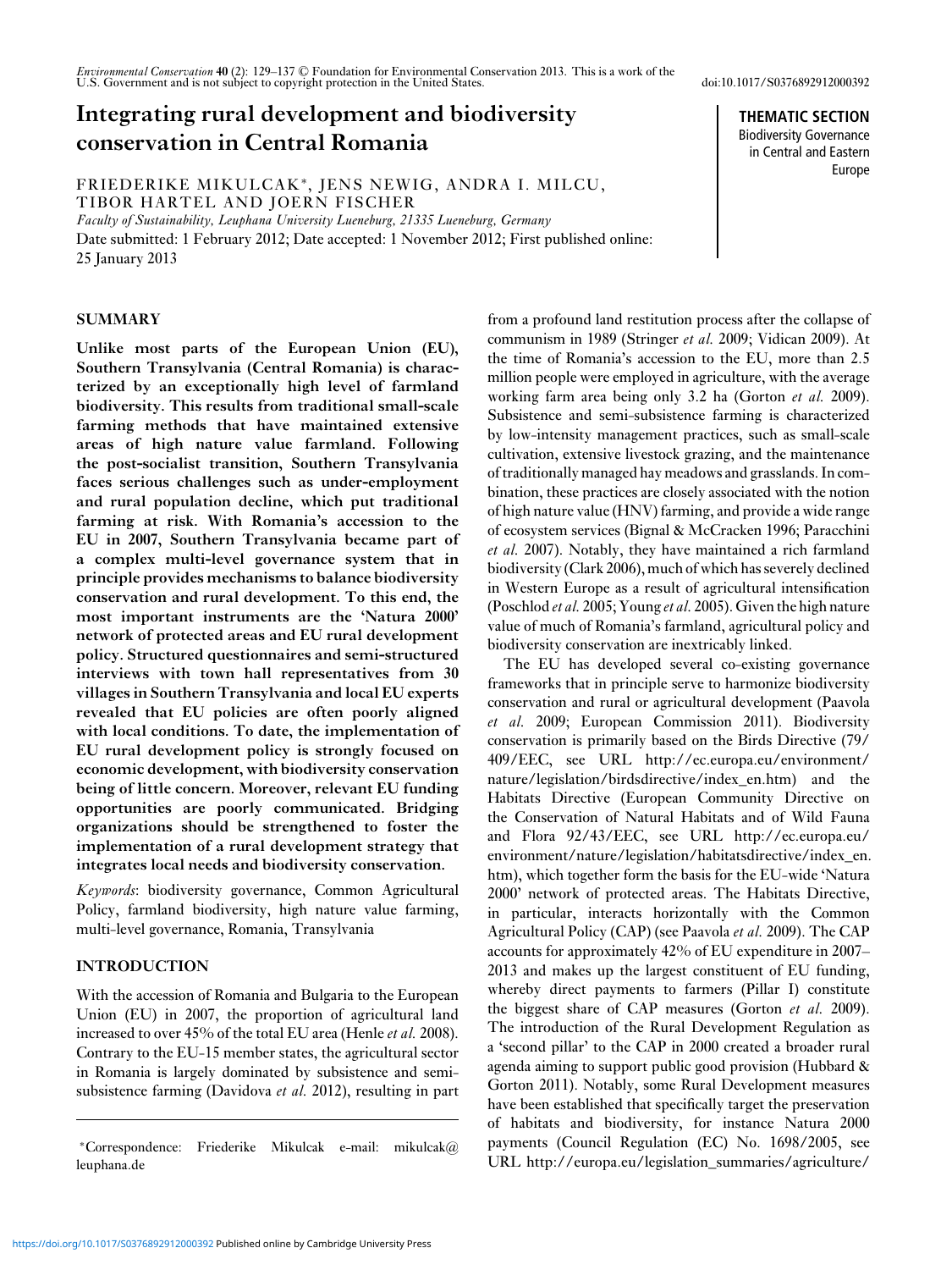general\_framework/l60032\_en.htm). These are specified in the individual National Rural Development Programmes (NRDP) of each EU member state.

Despite substantial EU governance frameworks for both agriculture and biodiversity conservation, harmonizing rural development and conservation objectives provides serious challenges to new member states such as Romania (Beckmann & Dissing 2004). In many cases, the on-going dominance of (low-intensity) semi-subsistence farming, associated with high biodiversity, appears in direct contradiction to the desire for economic development. Navigating this challenge is further complicated by the fact that new member states are confronted with a series of profound institutional changes and an unprecedented social, environmental and economic transition (Beckmann & Dissing 2004; Pavlínek & Pickles 2004; Bromley 2007). Central and Eastern European (CEE) countries were subject to institutional breakdown after 1989, followed by a post-socialist market liberalization and democratization phase, and finally the renewed restructuring, as well as decentralization, of institutions to meet the Copenhagen criteria for EU accession (Grabbe 2001; Carmin & Vandeveer 2004).

Prior to their integration into the EU, CEE countries could be considered 'single polities' (Schmidt 2006), characterized by a majoritarian system of representation (Bache 2010) and weak collaborative relations between state and civil society (Buzogány 2009; Börzel & Buzogány 2010). With their accession to the EU, CEE countries became part of a complex multi-level governance (MLG) system. MLG has caused a series of changes in domestic politics, leading to increasingly complex vertical relations between actors organized at various territorial levels, and growing horizontal relations between actors from public, private and voluntary spheres (Bache 2010). Unlike in the past, a wide range of new actors now influence how policy and legislation is implemented on the ground (Fairbrass & Jordan 2001; Grabbe 2001; Newig & Fritsch 2009; Börzel & Buzogány 2010). These actors include not only supranational institutions, lobby groups and non-government organizations (NGOs), but also governments at different jurisdictional levels, such as the counties and communes.

Interactions between multiple levels of governance are critically important in the successful implementation of EU policies. Jordan (1999) commented that even the most well-intentioned policies at the EU level risk becoming a 'paper exercise' if they are not properly implemented at the local scale. Particularly for EU nature conservation policy and rural development measures, strong support by local stakeholders is required, including communities and town halls (Beckmann & Dissing 2004). Previous studies suggest that several problems stemming from new MLG arrangements have not been adequately resolved to date. Focusing on conservation policy in Romania, Buzogány (2009) found that weak coordination within the state administration and inter-institutional conflicts hampered the designation of Natura 2000 sites. Although the implementation of the Natura 2000 network enhanced the professionalization and institutionalization of civil society groups and particularly environmental NGOs, the overall 'weakness' of state and non-state actors impeded the advancement of cooperative, sustainable state-society relations (Börzel & Buzogány 2010). A study by Wegener *et al.* (2011) on administering the CAP in Romania and Bulgaria reached similar conclusions. In both countries, overcentralized decision-making processes and limited coordination among agricultural agencies hampered the adequate delivery of crucial services needed for the proper implementation of the CAP.

To date, there has been little focus on the role of local level governance within studies of MLG frameworks for integrated biodiversity conservation and rural development in Central and Eastern Europe. In this paper, we analyse the implementation of EU rural development policy within Romania at the local level, highlighting perceptions and expectations of local actors in relation to EU policy. We focus on Southern Transylvania (Central Romania). This area is interesting because it is characterized by particularly high farmland biodiversity, and like the rest of Romania, has undergone profound institutional changes since 1989. In addition, the area is experiencing major demographic changes, owing to the emigration of many inhabitants and the low profitability of traditional farming methods (Fischer *et al.* 2012). We asked: (1) How is EU rural development policy being perceived by community leaders and local experts? (2) Is EU rural development policy likely to support sustainable rural development, especially with respect to the intricate link between traditional farming practices and biodiversity? (3) What should the priorities be for the improvement of EU rural development policy (with respect to both content and implementation)?

# **METHODS**

## **Selection of study villages**

We focused on an area within a 50-km radius around the town of Sighisoara, which encompasses more than 300 villages and ¸ four counties, namely Braşov, Harghita, Mureș and Sibiu (Fig. 1). Our primary interest was to compare locations within the Natura 2000 network with locations outside, while covering a wide range of biophysical conditions in both cases. We selected 30 villages using random stratified sampling: ten were located in areas with complex (rough) terrain, ten were located in areas with gentle slopes, and ten were located in areas with intermediate topographic complexity. Within each terrain class, we randomly selected villages whose surrounding land included Natura 2000 Sites of Community Importance (SCIs) as defined by the EU Habitats Directive, villages whose surrounding land included Special Protection Areas (SPAs) as defined by the EU Birds Directive, and villages whose surrounding land was without protection status.

#### **Structured questionnaires**

Because town halls, and especially mayors, are critically important local actors in our study area, and are officially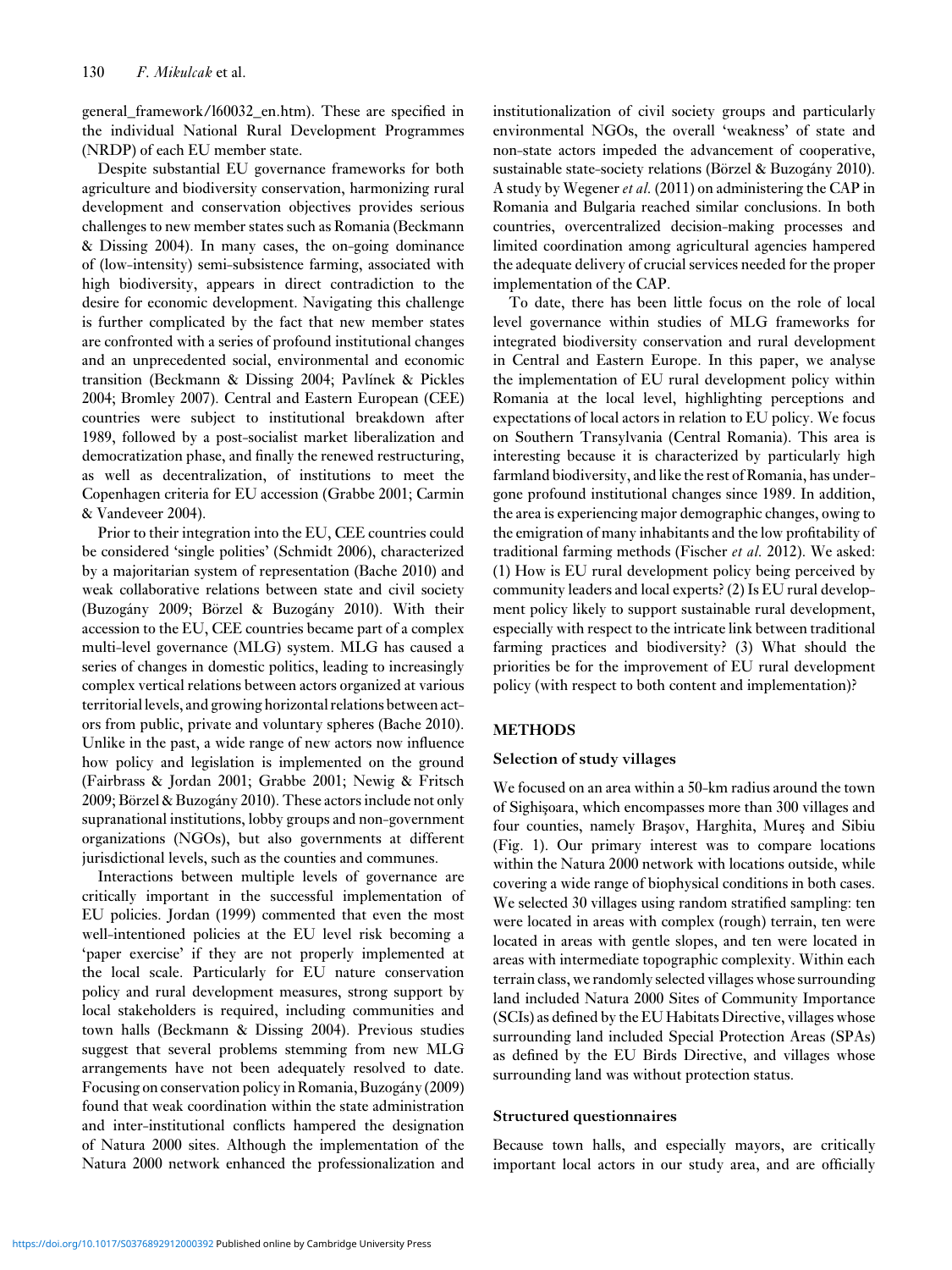

**Figure 1** Study area indicating the locations of the 30 focal villages. The inset shows the location of the study area within Romania.

in charge of implementing and enforcing EU legislation at the level of the commune (with each commune comprising several villages; Ministry of Agriculture and Rural Development [MADR] 2008), we conducted interviews with representatives of all 27 town halls in charge of our 30 focal villages (some administered more than one focal village) in November 2011. In 12 cases, the mayors were not personally available but nominated an appropriate representative (deputy mayor, communal or agricultural assistant). In three communes we interviewed two different town hall staff, resulting in a total of 30 interviews.

To obtain an overview of inherent development problems and opportunities or impediments in relation to EU rural development policy, we prepared a structured questionnaire with 12 statements (Fig. 2) that covered three topics: (1) the

role of EU accession for Romania in general and in particular for the respective commune and local farmers; (2) the role of EU rural development funding measures for sustainable rural development, including potential challenges; and (3) the impact of the Natura 2000 status on biodiversity conservation and sustainable rural development. We posed single statements that could be answered on a five-point Likert scale.

To test whether perceptions differed between villages, we arranged data in a contingency table, differentiating between villages whose land was completely within a Natura 2000 site versus other villages. We tested for the independence of association between agreement type and protection status using Fisher's exact tests in the software *R*. As we did not find any significant dependencies, we pooled answers across all villages. Results are therefore presented in descriptive terms, showing how many town hall representatives agreed to different extents with a given statement in the questionnaire.

## **Semi-structured interviews**

To capture important nuances concerning how locals perceived EU rural development policy, the distribution of structured questionnaires was accompanied by semistructured interviews. These were structured around the same three topics outlined above, and sought to elucidate further detail on the answers provided to the structured questionnaire (Appendix 1, see supplementary material at Journals.cambridge.org/ENC). Town hall representatives were free to discuss matters at depth, and were allowed to raise additional issues not covered in the questionnaire.

To obtain information on the local perception of EU policy from a different governance perspective, we also interviewed four individuals in charge of CAP funds (hereafter referred to as CAP experts) at the level of Mures county; and three representatives of local NGOs specifically interested in biodiversity conservation and sustainable rural development (referred to as NGO representatives). Interviews with both



■ Totally disagree ■ Disagree ■ Neutral ■ Agree □ Totally agree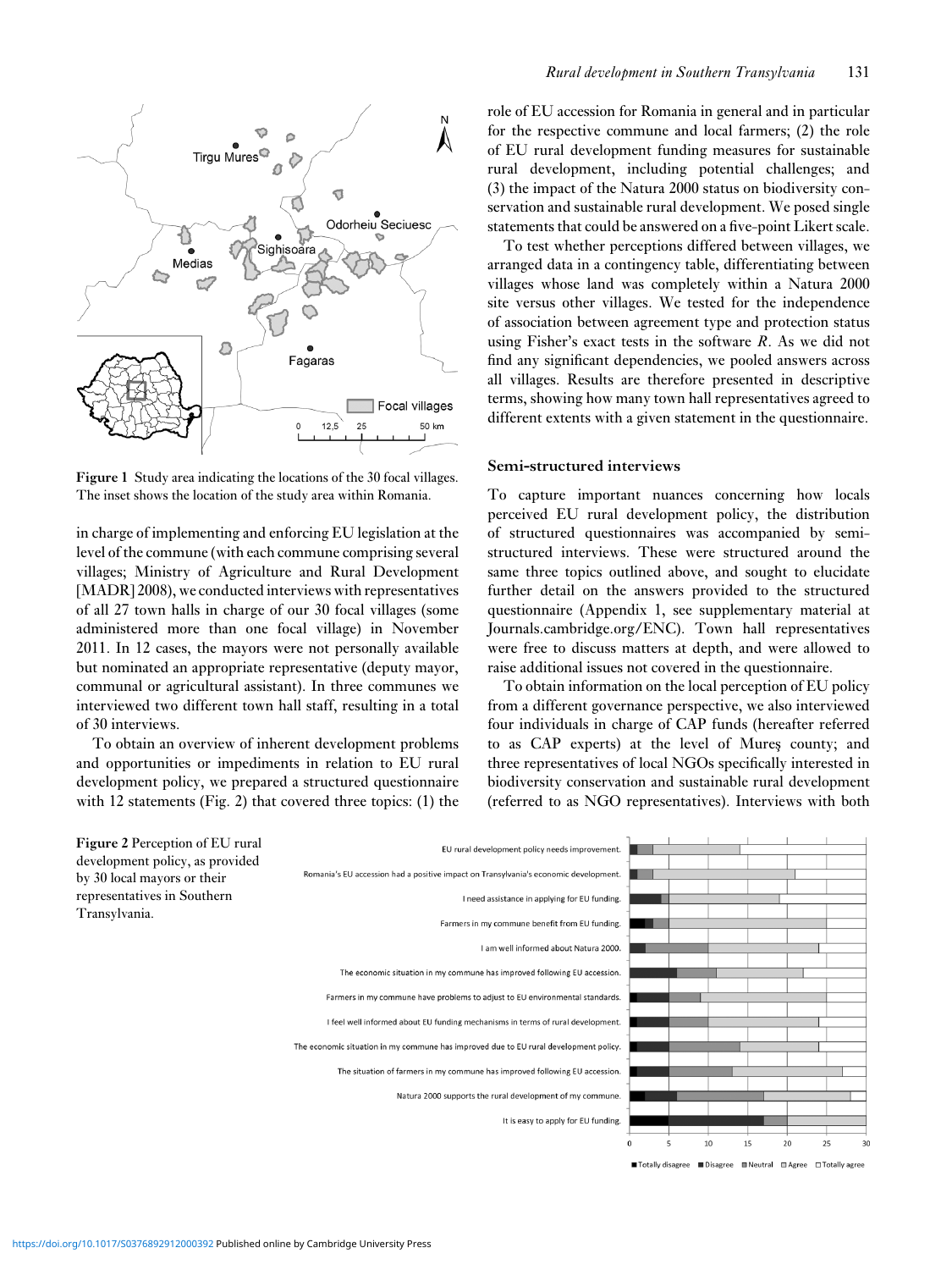CAP experts and NGO representatives followed the structure of the questionnaires, but questionnaires were not completed by these individuals.

In combining structured questionnaires and semistructured interviews, we obtained a rich narrative about problems in our study area and a solid overview of local perceptions on EU rural development policy at both individual and village level. We did not record the interviews because we deemed this culturally inappropriate, but instead took notes which were transcribed. Approximately half of the interviews were conducted with the help of translators. The quotes given by us therefore correspond to the translation of our intermediaries, and do not reflect the exact wording of the respective interviewee. When analysing the interviews by means of word processing and spreadsheet software, salient topics emerged that were raised independently by different interviewees. These topics were grouped into categories or 'themes' (Ryan & Bernard 2003).

# **RESULTS**

# **Structured questionnaires**

Twenty-five interviewees (83%) were older than 40 years, and 26 (87%) were male. Twenty-seven respondents (90%) agreed or totally agreed that EU accession had a positive impact on regional economic development. Agreement was substantially lower, however, when interviewees were asked about economic benefits at the commune level (Fig. 2).

Two-thirds of respondents felt well informed about EU rural development funding opportunities. However, 57% thought it was difficult to apply for funding, and 83% admitted to requiring assistance with funding applications. Regarding the relationship between EU accession and farming, 57% felt the situation of local farmers had improved since 2007. Although the vast majority of respondents (83%) saw farmers as benefiting from EU funding, most (70%) also perceived that farmers had difficulties in adjusting to EU environmental standards.

Two-thirds of respondents felt well informed about Natura 2000, but 57% disagreed with or were neutral about the statement that Natura 2000 supported the development of their commune. Twenty-seven respondents (90%) agreed or totally agreed that EU rural development policy needed improvement.

# **Semi-structured interviews**

Interviewees were asked about the effects of EU accession: (1) with respect to effects on the commune in general, (2) specifically with respect to EU funding, and (3) with respect to any possible effects of the newly established Natura 2000 site. Salient themes in the responses related to the changing role of agriculture, CAP support for small-scale farming, access to information, social and economic problems, village-based rural development measures, and compromises between rural development and nature conservation.

# *The changing role of agriculture*

Town hall representatives explained that agriculture played a key role in most communes. With the exception of few big farmers (*fermieri*), most communes were dominated by subsistence or semi-subsistence farmers (*agricultori*), who use little machinery or agrochemicals. Small-scale farmers typically sell low quantities of milk products, honey, meat or wool. However, agriculture was changing in many ways. For economic reasons, cows increasingly were being replaced by sheep, whose grazing behaviour contributes to vegetation degradation (NGO representative 3). 'Informal institutions are [also] rapidly changing: Shepherds move away and no longer fulfil their traditional role' (NGO representative 1); and 'many [farmers] don't make cheese in a traditional way anymore' (NGO representative 2). With an ageing rural population it appears that 'the Romanian tradition of subsistence agriculture will disappear in favour of farmers who practice agriculture for profit' (mayor 1, Mures county). In fact, this transition may be actively 'enhanced by current EU payment schemes' (mayor 6, Brașov county).

# *CAP support for small-scale farming*

Many small-scale farmers were not eligible for rural development funding because most measures require a minimum parcel size of 0.3 ha and a cumulative total field size of 1 ha (vice mayor 1, Sibiu county; CAP expert 3). Mayors stated that most farmers who were eligible were applying for direct payments under CAP pillar 1 and agrienvironmental payments under CAP pillar 2. According to NGO representative 1 and CAP experts 1, 3 and 4, farmers of the region were further applying for support measures for semi-subsistence farming (measure 141) and for young farmers (measure 112), as specified in the Rural Development Regulation (MADR 2008).

Increasingly, small-scale farmers signed leasing contracts to formally join fields for funding applications (mayors 5 and 7, Brașov county). However, such joint applications were sometimes abused by the lead applicant who might not share the received funding equally (communal assistant 5, Mures county). In a few communes, there were Local Action Groups created under the EU rural development programme 'LEADER' (Council Regulation (EC) 1698/2005); however in many communes farmers were hesitant to apply for funding applications due to mistrust or a lack of knowledge about the benefits with respect to CAP measures. According to some town hall representatives, farmers often claimed to work more land than they actually did, because official authorities were unable to validate such claims. This problem was also mentioned by the CAP experts 1 and 3.

According to the interviewed CAP experts, small-scale farmers are 'not real farmers' (CAP experts 2, 3 and 4) because they are 'not economically viable' (CAP expert 4) and 'a barrier to regional development' (CAP expert 1). CAP expert 1 further explained that the small size of most parcels in the study region led to massive bureaucratic effort to monitor compliance with CAP funding requirements: 'Bureaucracy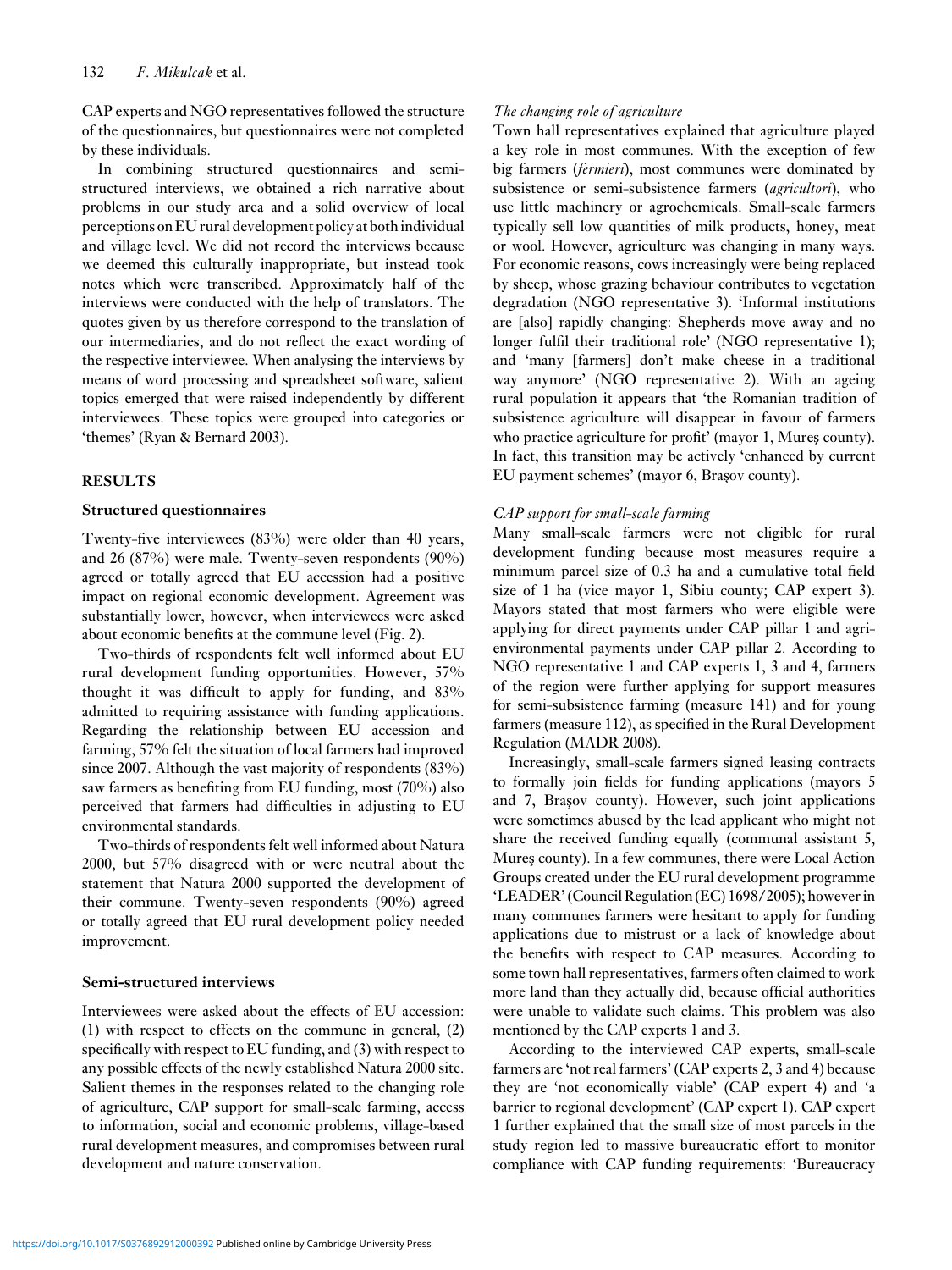simply eats up more money than all these micro-farmers receive in the end'.

## *Access to information*

Many interviewees felt there was an information deficit regarding EU policy and funding. Although the CAP payment agencies for agriculture (Payment and Intervention Agency for Agriculture [APIA]) or rural development (Payment Agency for Rural Development and Fisheries [APDRP]) held workshops in all communes about funding opportunities, participation was typically low (mayor 12, Sibiu county). 'People are simply not interested in politics' (CAP expert 4). Moreover, the 'smart farmers' who knew about leasing contracts and other means to access funding often received their information 'via informal networks', while 'the ordinary farmer usually has no access to information about EU funding' (communal assistant 5, Mures county).

For farmers with low levels of education, it was virtually impossible to consult the CAP funding guide (*ghidul solicitantului*), which was distributed by CAP agencies to town halls (NGO representative 1). Some NGOs assisted in the distribution of funding information to mayors and farmers, and thus acted as intermediaries: 'But sometimes the information is misleading, so we prefer to hand out information ourselves' (CAP expert 4). Even when people knew about application procedures, they often faced difficulties in gathering all requested documentation, for example, because of unclear land ownership rights (communal assistant 5 and mayor 9, both Mures county). Moreover, many farmers were reluctant to enrol in the officially required 'Farm Register' because they feared additional taxes and the involvement of the State (CAP expert 3; NGO representative 1).

Another problem was that farmers needed to make a business plan prior to their application: 'Yet, most of them don't know how to do this' (CAP expert 3). Mayors themselves had difficulties with EU funding policy. For example, mayor 1 (Mures county) stated that the benefits of EU funding had ¸ not been properly communicated to the town halls. Another mayor (mayor 2, Sibiu county) explained that farmers would be at a loss about how to manage their land if EU funding ceased. According to CAP expert 4, mayors themselves were part of the problem through their lack of leadership: 'If a mayor does not proactively promote EU funding, of course no farmer will know how to benefit from EU accession.'

## *Social and economic problems*

According to local administrators, most villages were suffering from poverty, insufficient off-farm employment opportunities, poor education and poor development perspectives. Moreover, many villages experience social tensions and the emigration of young and skilled people. Land abandonment was reported as a common consequence, which is a major challenge to regional farmland biodiversity (NGO representative 1). Many town hall representatives complained about poor infrastructure, a lack or low quality of drinking water, and rising tensions between ethnic groups. Regarding rural development opportunities beyond farming, mayor 3 from Mures county said: 'How can we develop tourism if we don't even have running water?'

#### *Village-based rural development policy*

With the exception of CAP payments to individual farmers, many mayors complained about inadequate funding for rural development at the village level. Several town hall representatives explained their funding applications had been rejected. Mayor 1 (Mures county) stated that 'the Romanian Government isn't able to get hold of [sufficient] EU funds through the present mechanisms. I sincerely hope that this will change in the next funding period'. Several town hall representatives explained that to be eligible for renewal projects, communes needed a development strategy. Developing such a strategy typically required the use of a consulting agency, which many communes could not afford (communal assistant 1, Sibiu county; mayor 1, Mures county).

Some mayors hoped for foreign investment and actively promoted their commune because 'agriculture serves to nourish people but doesn't provide any income. Hence, it's not a viable long-term development strategy for our commune' (agricultural assistant 2, Sibiu county). Several interviewees stated that they would need to make better use of the communes' natural and cultural values. The sale of certified organic products or increasing tourism were seen as the most promising options.

#### *Development versus conservation*

Several town hall representatives considered the recently acquired Natura 2000 status a barrier to rural development. They deemed the need to implement environmental impact assessments before applying for development projects an undue administrative burden, with many proposals being rejected (mayor 6, Brașov county; mayor 10, Sibiu county). Notably, not all mayors were in agreement on this issue. Mayor 17 (Mures county) argued that 'people tend to see the restrictions rather than the benefits derived from having Natura 2000 status. Natura 2000 can be important if it's used properly. Our region doesn't have many development alternatives. So the designation should be better linked to its positive aspects'. NGO representative 1 stated that payments for Natura 2000 were obligatory according to EU law, but could not be distributed until management plans were in place. Several NGOs were developing such plans for Romania, which will be ready for implementation in 2014. Moreover, unlike other EU members, the Romanian government had not opted for integrating compensatory Natura 2000 payments into its Rural Development Programme (NGO representative 1).

Overall, the interviews with CAP experts suggest a tendency of the country's government to prefer economic development over farmland biodiversity. CAP expert 4 stated that 'in unnecessarily supporting these small scale farmers Romania will never catch up with the West and lose any kind of competition'. CAP expert 1 reasoned that 'the problem with smallholder farmers will be solved by itself: as soon as they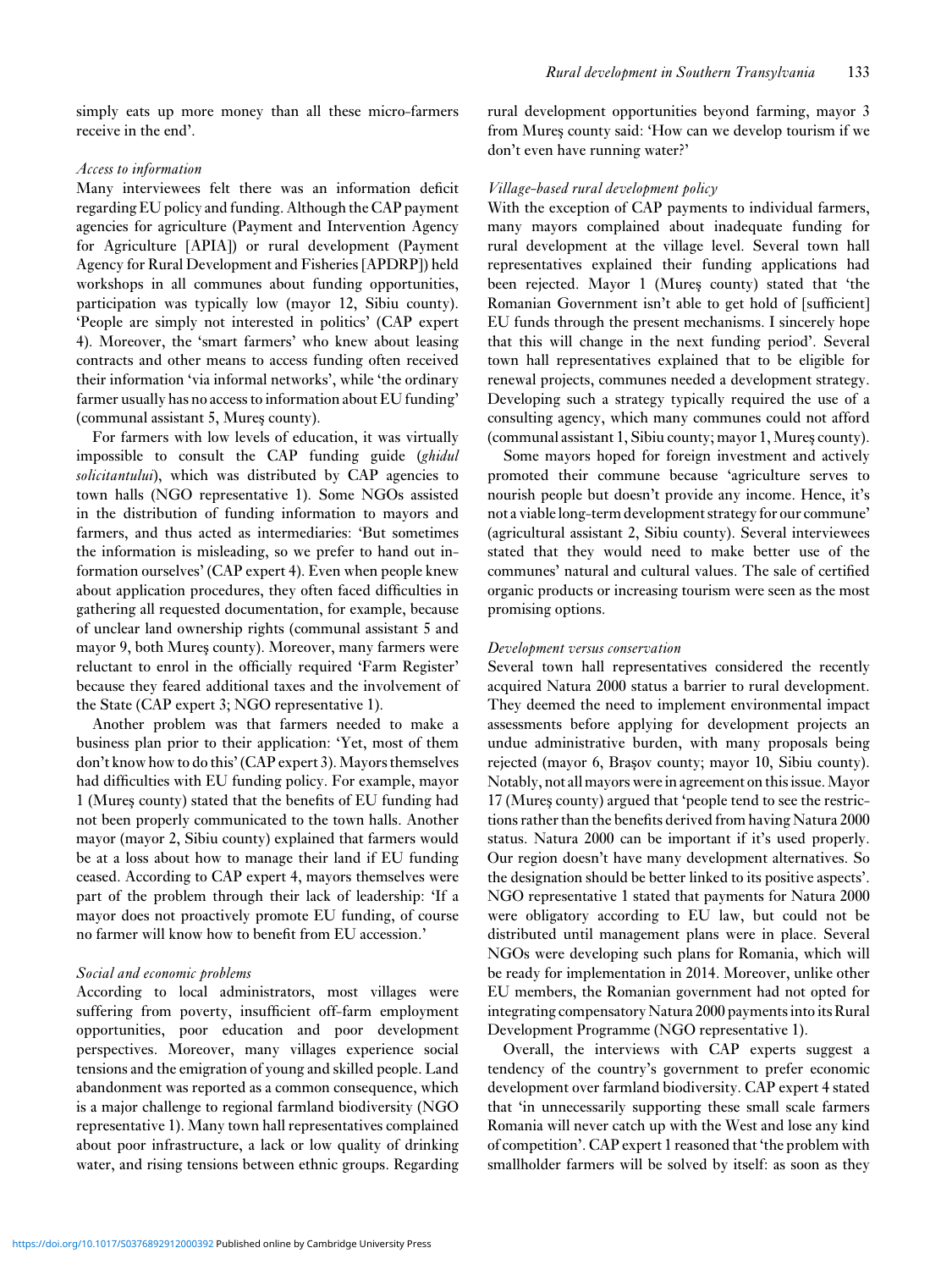die out, Romania can finally modernize'. NGO representative 1, by contrast, argued that small-scale farmers were 'not the conservation problem'. The EU did not understand that Romania was so rich in biodiversity because of traditional land uses: 'To keep this biodiversity, there is no point in supporting only large-scale farms' (NGO representative 1). According to NGO representative 2, the biggest problem was ignorance. Owing to EU subsidies, people turned into 'fake farmers: They build houses they don't need, get susceptible to bribery, and burn their fields to pretend working their land for EU funding. They don't care about nature preservation anymore. Socialism killed all values and ties to nature'. Consequently, the mentality of both farmers and government officials may need to change: Whereas small-scale farmers need to develop 'a more economic way of thinking' and 'innovative capacity' which they have lost 'during socialism', Romania's 'political elite' should 'come to its senses and start working towards the whole country's benefits' (CAP expert 4).

#### **DISCUSSION**

Accession to the EU has provided both threats and opportunities for farmland biodiversity conservation in Southern Transylvania. According to mayors and local experts, the implementation of EU rural development policy is heavily biased towards economic development, with relatively little explicit acknowledgement of the interdependencies between economic, social and environmental development. How EU rural development policy and its implementation on the local level develop in the future will, to a large extent, shape the type, scale and intensity of farming, and consequently the trajectory of the region's farmland biodiversity. Agricultural intensification appears likely at the moment because it is widely seen as desirable by government officials. The environmental consequences of intensification would undoubtedly be negative, as highlighted by experiences in much of Western Europe (Donald *et al.* 2001). Although a large part of our study area is located within a Natura 2000 site, the status as a 'protected area' is very unlikely to effectively safeguard biodiversity; there were no apparent differences between the perceptions of mayors within and outside the Natura 2000 site regarding EU policy, or regarding their preferences for economic development. Based on our analysis, priorities for the improvement of EU rural development policy should focus on the following five areas.

# **EU policy needs adjustment to better fit local conditions**

Our findings underlined that most villages are dominated by semi-subsistence farming, which often contributes substantially to rural livelihoods (Davidova *et al.* 2012). Because of poor income alternatives and weak infrastructure, villagers of Southern Transylvania should be able to expect substantial support through EU rural development funding. However, existing funding schemes are poorly suited to local conditions. The small scale of arable parcels and the necessity to develop business plans make funding essentially unattainable for many villagers (Gorton *et al.* 2009; Redman 2010). This 'misfit' between EU funding measures and rural realities becomes apparent when looking at the expenditures of the Romanian Rural Development Programme (RDP) during 2007–2010 (ENRD [European Network for Rural Development] 2011): measure 141 (semi-subsistence farming support) used less than 5% of its programmed expenditure, whereas measure 121 (modernization of agricultural holdings) used 33%. These figures show that neither EU measure was fully implemented and at the same time support our findings that government officials prioritize economic development over sustainability concerns (compare Beckmann & Dissing 2004). Bache (2010) suggested the 'misfit' between EU requirements and domestic institutional structures can create pressure for domestic governance to adapt to EU policy, implying that domestic change is desirable whereas EU policy must be taken as given. In contrast, our case study indicates that, particularly in poor settings, greater flexibility is needed at the EU level to account for local conditions. Consequently, local governments and capacities need to be strengthened to better represent local needs at the national and EU levels (Young 2002; Galaz *et al.* 2008).

# **EU rural development policy needs to be more clearly communicated**

Our findings suggest that available funding measures are often poorly communicated to those who could benefit from them, including both small-scale farmers and mayors. Indeed, the main obstacle to successful rural development may not be a lack of well-intended policies, but their inadequate implementation (Jordan 1999; van der Ploeg & Renting 2000). Communication failure can occur at multiple levels (national, county and local), involve multiple actors (Ministry of Agriculture, its county Directorates, payment agencies or councils), and can even occur between different agencies at the same level (Dobre 2010; Wegener *et al.* 2011). Local mayors are therefore highly dependent on functioning links between many actors, especially at higher levels. Even if mayors are well informed, information flows within communes can be poor because of a historically grounded lack of trust (Beckmann & Dissing 2004; Fischer *et al.* 2012) and unequal access to informal networks. The poor information exchange within our study area reveals a deficient multi-level governance system. Despite wellrecognized information deficits, CAP experts were reluctant to involve non-state actors in the dissemination of information, which may indicate a prevailing top-down mind-set and scepticism towards public participation (Buzogány 2009; Börzel & Buzogány 2010). To improve information flows, the midterm evaluation of the National Programme for Rural Development (MADR 2011) recommended better targeting advisory and consultancy services at small-scale farmers, and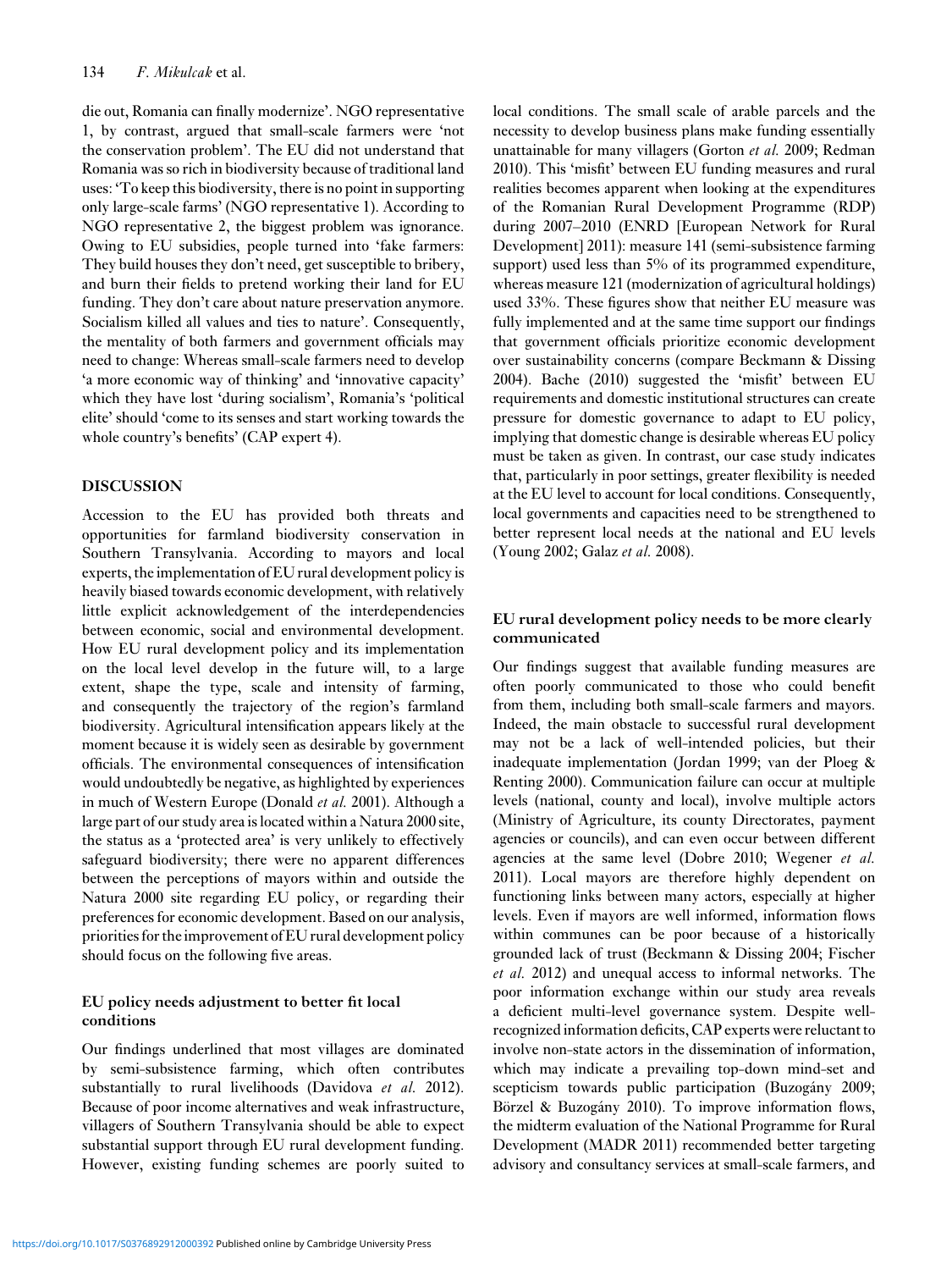improving direct communication to raise awareness about available CAP measures (see Wegener *et al.* 2011).

#### **Cooperation among stakeholders needs to increase**

Many EU rural development measures target only relatively large arable plots, groups of producers, or Local Action Groups within the LEADER axis of the EU Rural Development Regulation (Council Regulation (EC) No. 1698/2005). Our findings suggest that unless small-scale farmers find ways to cooperate and associate, they will emerge as losers from their integration into the EU. However, at present, many communities are characterized by mistrust, a lack of participation and scepticism towards the government (T. Hartel, unpublished interviews with villagers, 2011). Many communities suffer from tensions, including ethnic conflicts, demographic change, economic fragmentation and perceived inequalities in land restitution following the collapse of communism (Fischer *et al.* 2012). To facilitate cooperation, a greater level of participation will be necessary, which will need to be based on rules and norms that are acceptable to all stakeholders involved (Fazey *et al.* 2010; Rustagi *et al.* 2010).

#### **Bridging organizations need to be strengthened**

'Bridging' organizations can play a crucial role in encouraging farmer associations and fostering a vertical information flow between funding agencies, local governments and villagers, including subsistence farmers who play a critical role in maintaining regional biodiversity. Initially introduced by Cash and Moser (Cash & Moser 2000) as boarding organizations designed to mediate the linkages between researchers and decision makers, the term bridging organization now typically encompasses any organization that bridges local actors and communities with other organizational levels (Olsson *et al.* 2007). Bridging organizations provide valuable links between actors with various interests and worldviews (Olsson *et al.* 2007; Berkes 2009; Börzel & Buzogány 2010). Bridging organizations thus provide an arena for building social capital through fostering trust, learning, vertical and horizontal collaboration, and conflict resolution (Folke *et al.* 2005). Although there is no designated bridging organization in our study area, some NGOs fulfil this role in practice. For example, the ADEPT foundation organizes workshops on CAP measures for farmers (Akeroyd & Page 2011) and engages in lobbying at county, national and EU levels. Similarly, the Mihai Eminescu Trust has helped to promote community cohesion by setting up communal centres and conducting vocational training in some villages. Given the potential value of bridging organizations, these should be further strengthened in the future.

# **Rural development goals cannot be pursued in isolation from social and ecological goals**

Compared to most of the EU, Southern Transylvania is relatively poor in monetary terms, which explains the strong interest in economic development voiced by interviewed mayors and CAP experts. However, greater recognition is needed that economic development can be achieved in many ways, with intensification of farming being just one option. Within the agricultural sector, an alternative would be to focus on developing certified organic agriculture. This is known to be less harmful to biodiversity than conventional agriculture (Bengtsson *et al.* 2005; Hole *et al.* 2005), would be much more compatible with high nature value farmland (Kuemmerle *et al.* 2009) and would not cause difficulties with respect to Natura 2000 regulations. In addition, Southern Transylvania most likely still exhibits unused potential to develop rural enterprises of greater value, such as agroenvironmental tourism or specialty foods (Davidova *et al.* 2012). To realize this potential, local innovation capacity needs to be fostered. This, in turn, will require a more holistic approach to rural development policy at the national and EU levels, which more explicitly recognizes the multiple functions of agriculture (Beckmann & Dissing 2004; Clark 2006; Hubbard & Gorton 2011). Such a shift in mind-set could also positively contribute towards the re-coupling of people and nature in Southern Transylvania, which could have major benefits for biodiversity conservation (Fischer *et al.* 2012).

## **CONCLUSIONS**

Accession to the EU has exposed the villages of Southern Transylvania to a complex system of multi-level governance which, as our study indicates, provides both challenges and opportunities. Notably, the new governance system was superimposed onto a political culture characterized by a history of central control, state-led decision making, weak public participation and suppression of non-state actors. Regarding EU rural development policy, we found that current EU requirements are poorly aligned with many existing rural realities. Among these are land-use patterns characterized by very small agricultural plots that are not eligible for most measures, and a culture of mistrust and political disinterest that prevents the development of associations necessary to access EU funding. A comprehensive approach to rural development is needed to tackle the existing implementation deficit of EU policy, while at the same time supporting the ecological and social infrastructure of the study area. At the EU level, future policies may need to be more flexibly designed to account for the particular challenges of semi-subsistence areas such as Southern Transylvania. At the national and county levels, administrative capacities and information flows need to be improved to foster the cooperation and knowledge transfer between CAP funding agencies and local communes. Finally, within communes, community cohesion needs to improve. Active bridging organizations are likely to play a key role in assisting the harmonization of local needs and EU policy. A key concern is that biodiversity is not forgotten in the process. Existing incentives provided by rural development policy will favour agricultural intensification, despite its likely ecological costs.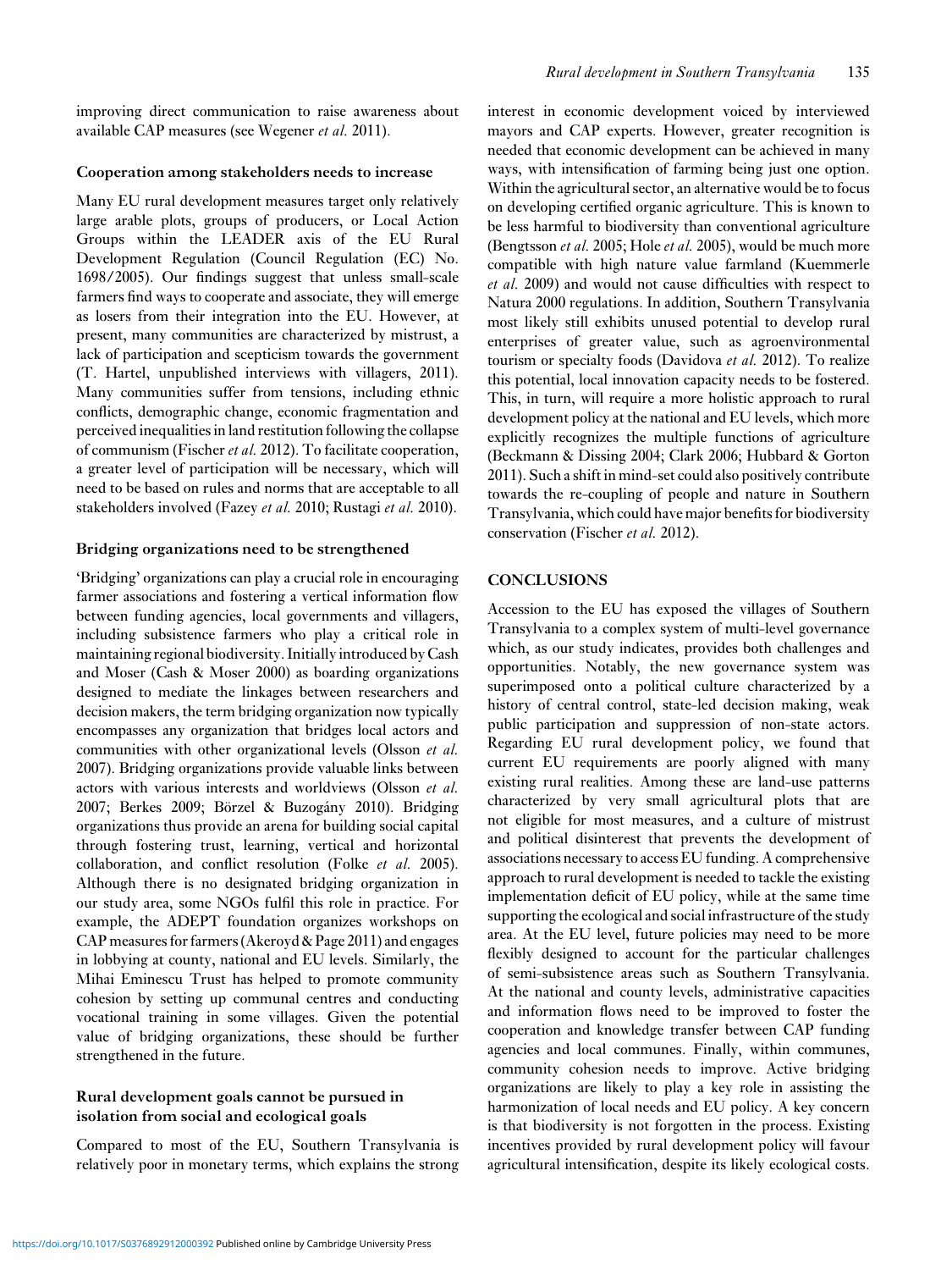Under a scenario of only minor changes to the CAP and its implementation post 2013, the EU is thus well on the way to (once again) miss its goal of halting farmland biodiversity decline.

# **ACKNOWLEDGEMENTS**

We appreciate the time and expertise of all interviewees. The research was funded through a Sofja Kovalevakaja Award by the Alexander von Humboldt Foundation to Joern Fischer financed by the German Ministry for Research and Education. Tibor Hartel was supported by an Alexander von Humboldt post-doctoral fellowship. We thank Jan Hanspach for his help with the statistical analysis, Ine Dorresteijn for help with Figure 1 and David Abson for editorial assistance. Comments by three anonymous reviewers greatly helped to improve the manuscript.

## **References**

- Akeroyd, J.R. & Page, J.N. (2011) Conservation of high nature value (HNV) grassland in a farmed landscape in Transylvania. *Contributii Botanice* 46: 57-71.
- Bache, I. (2010) Europeanization and multi-level governance: EU cohesion policy and pre-accession aid in Southeast Europe. *Southeast European and Black Sea Studies* **10**(1): 1–12.
- Beckmann, A. & Dissing, H. (2004) EU enlargement and sustainable rural development in Central and Eastern Europe. *Environmental Politics* **13**(1): 135–152.
- Bengtsson, J., Ahnstrom, J. & Weibull, A.C. (2005) The effects of organic agriculture on biodiversity and abundance: a metaanalysis. *Journal of Applied Ecology* **42**(2): 261–269.
- Berkes, F. (2009) Evolution of co-management: role of knowledge generation, bridging organizations and social learning. *Journal of Environmental Management* **90**(5): 1692–1702.
- Bignal, E.M. & McCracken, D.I. (1996) Low-intensity farming systems in the conservation of the countryside. *Journal of Applied Ecology* **33**: 413–424.
- Börzel, T. & Buzogány, A. (2010) Environmental organisations and the Europeanisation of public policy in Central and Eastern Europe: the case of biodiversity governance. *Environmental Politics* **19**(5): 708–735.
- Bromley, D.W. (2007) Evolutionary institutional change for sustainable rural livelihoods in Central and Eastern Europe. Working paper 110, Leibniz Institute of Agricultural Development in Central and Eastern Europe [www document]. URL http://ageconsearch.umn.edu/bitstream/91734/2/dp110.pdf
- Buzogány, A. (2009) Romania: environmental governance. Form without substance. In: *Coping With Accession to the European Union: New Modes of Environmental Governance*, ed. T. Börzel, pp. 169–191. Basingstoke, UK: Palgrave Macmillan.
- Carmin, J. & Vandeveer, S.D. (2004) Enlarging EU environments: Central and Eastern Europe from transition to accession. *Environmental Politics* **13**(1): 3–24.
- Cash, D.W. & Moser, S.C. (2000) Linking global and local scales: designing dynamic assessment and management processes. *Global Environmental Change-Human and Policy Dimensions* **10**(2): 109– 120.
- Clark, J. (2006) The institutional limits to multifunctional agriculture: subnational governance and regional systems of innovation. *Environment and Planning C: Government and Policy* **24**(3): 331–349.
- Davidova, S., Fredriksson, L., Gorton, M., Mishev, P. & Petrovici, D. (2012) Subsistence farming, incomes, and agricultural livelihoods in the new member states of the European Union. *Environment and Planning C: Government and Policy* **30**: 209– 227.
- Dobre, A.M. (2010) Europeanization and new patterns of multi-level governance in Romania. *Southeast European and Black Sea Studies* **10**(1): 59–70.
- Donald, P.F., Green, R.E. & Heath, M.F. (2001) Agricultural intensification and the collapse of Europe's farmland bird populations. *Proceedings of the Royal Society of London Series B: Biological Sciences* **268**: 25–29.
- ENRD (2011) Rural Development Programmes 2007–2013. Progress snapshot 2007–2010, Romania [www document]. URL http://enrd.ec.europa.eu/app\_templates/enrd\_assets/pdf/ RDP-information-sheets/D\_Infosheet\_RO.pdf
- European Commission (2011) Our life insurance, our natural capital: an EU biodiversity strategy to 2020. COM(2011) 244 final. European Commission, Brussels, Belgium [www document]. URL http://ec.europa.eu/environment/nature/biodiversity/ comm2006/pdf/2020/1\_EN\_ACT\_part1\_v7[1].pdf
- Fairbrass, J. & Jordan, A. (2001) Protecting biodiversity in the European Union: national barriers and European opportunities? *Journal of European Public Policy* **8**(4): 499–518.
- Fazey, I., Gamarra, J.G.P., Fischer, J., Reed, M.S., Stringer, L.C. & Christie, M. (2010) Adaptation strategies for reducing vulnerability to future environmental change. *Frontiers in Ecology and the Environment* **8**(8): 414–422.
- Fischer, J., Hartel, T. & Kuemmerle, T. (2012) Conservation policy in traditional farming landscapes. *Conservation Letters* **5**(3): 167– 175.
- Folke, C., Hahn, T., Olsson, P. & Norberg, J. (2005) Adaptive governance of social-ecological systems. *Annual Review of Environment and Resources* **30**(1): 441–473.
- Galaz, V., Olsson, P., Hahn, T., Folke, C. & Svedin, U. (2008) The problem of fit among biophysical systems, environmental and resource regimes, and broader governance systems: insights and emerging challenges. In: *Institutions an Environmental Change. Principal Findings, Applications and Research Frontiers*, ed. O. R. Young, L. A. King & H. Schroeder. Cambridge, MA, USA, MIT Press.
- Gorton, M., Hubbard, C. & Hubbard, L. (2009) The folly of European Union policy transfer: why the Common Agricultural Policy (CAP) does not fit Central and Eastern Europe. *Regional Studies* **43**(10): 1305–1317.
- Grabbe, H. (2001) How does Europeanisation affect CEE Governance? Conditionality, diffusion and diversity. *Journal of European Public Policy* **8**(4): 1013–1031.
- Henle, K., Alard, D., Clitherow, J., Cobb, P., Firbank, L., Kull, T., McCracken, D., Moritz, R.F.A., Niemelä, J., Rebane, M., Wascher, D., Watt, A. & Young, J. (2008) Identifying and managing the conflicts between agriculture and biodiversity conservation in Europe. A review. *Agriculture, Ecosystems and Environment* **124**(1–2): 60–71.
- Hole, D.G., Perkins, A.J., Wilson, J.D., Alexander, I.H., Grice, F. & Evans, A.D. (2005) Does organic farming benefit biodiversity? *Biological Conservation* **122**(1): 113–130.